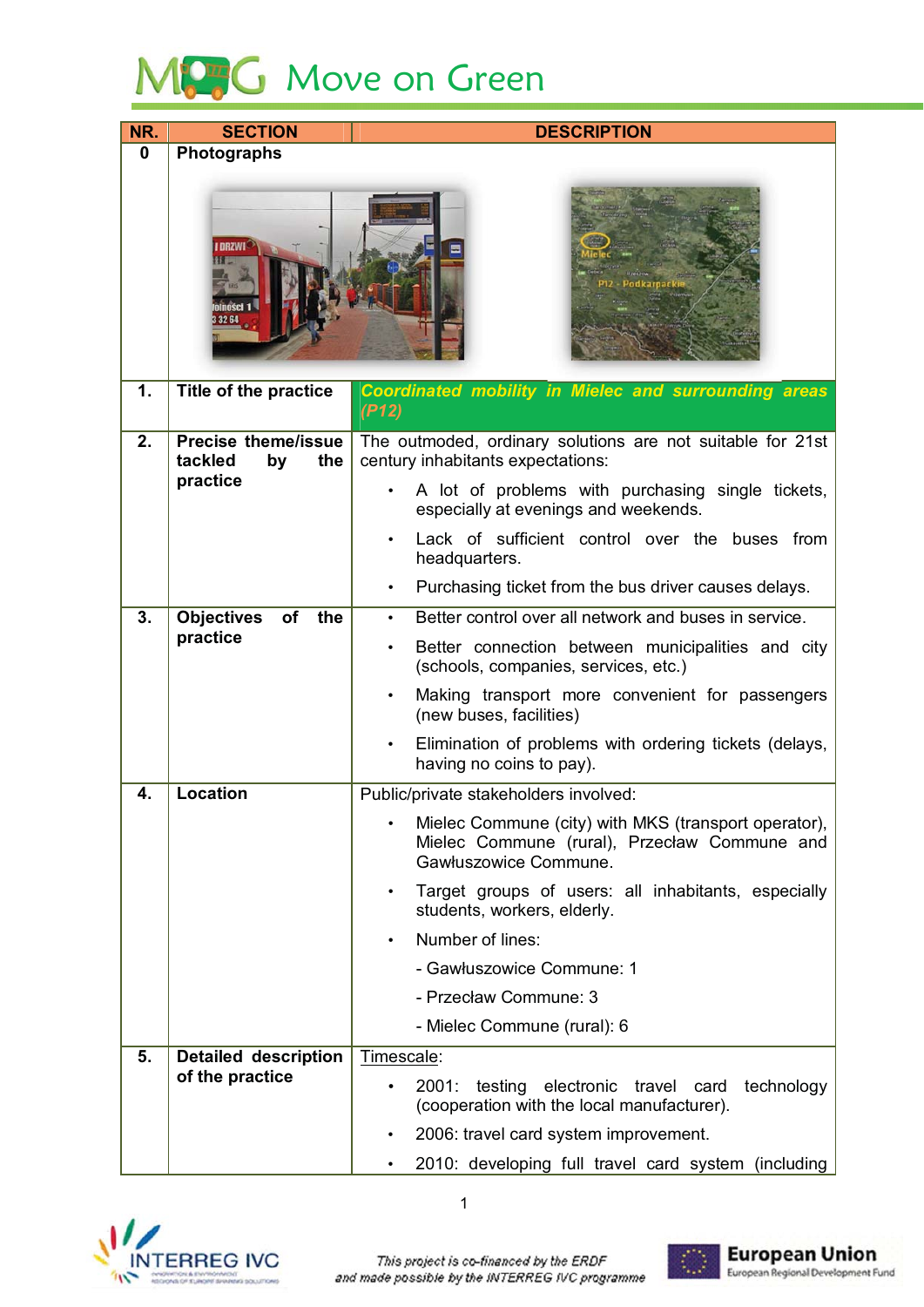

|    |                            | single fare ticket).                                                                                                                                                                                        |
|----|----------------------------|-------------------------------------------------------------------------------------------------------------------------------------------------------------------------------------------------------------|
|    |                            | 2011: passenger information system.                                                                                                                                                                         |
|    |                            | 2010-2012: other facilities implementation e.g. new<br>buses, electronic timetables.                                                                                                                        |
|    |                            | Process and detailed content of the practice:                                                                                                                                                               |
|    |                            | Coverage area of the GP;                                                                                                                                                                                    |
|    |                            | 47 sqkm (city) + 289 sqkm (rural area).                                                                                                                                                                     |
|    |                            | $No$ of inhabitants in the area:                                                                                                                                                                            |
|    |                            | 61,000 (city) + 26,000 (rural area)                                                                                                                                                                         |
|    |                            | Nº of municipalities: 4                                                                                                                                                                                     |
|    |                            | Legal framework:                                                                                                                                                                                            |
|    |                            | support: Regional Operation<br>EU<br>Program<br>οf<br>Podkarpackie (12): "Expansion and<br>improvement<br>technical infrastructure of local public transport in<br>Mielec and replacement of the bus fleet" |
|    |                            | Agreement between Mielec City (core of the system)<br>and municipalities for shuttle service (sharing costs).                                                                                               |
|    |                            | <b>Financial framework:</b>                                                                                                                                                                                 |
|    |                            | Cost of described facilities: 365,000 Euros.                                                                                                                                                                |
|    |                            | Cost of whole project: 2,750,000 Euros.<br>$\bullet$                                                                                                                                                        |
|    |                            | EU share: 1,900,000 Euros.<br>$\bullet$                                                                                                                                                                     |
|    |                            | Methods for pricing: single and season tickets.                                                                                                                                                             |
|    |                            | Days of operation: daily                                                                                                                                                                                    |
| 6. | <b>Evaluation</b>          | <b>Environmental impacts:</b>                                                                                                                                                                               |
|    |                            | Reduction of $CO2$ and dust emission (new buses, Euro 5<br>$\bullet$<br>and EEV emission standards).                                                                                                        |
|    |                            | Social-Economic impacts:<br>$\bullet$                                                                                                                                                                       |
|    |                            | - Better access of students to schools.                                                                                                                                                                     |
|    |                            | - Better access of workers to companies and services.                                                                                                                                                       |
|    |                            | - More connections between city and municipalities.                                                                                                                                                         |
|    |                            | - Better punctuality: possibility reaction to every incident<br>(especially delays).                                                                                                                        |
| 7. | <b>Lessons learnt from</b> | There is a need to teach people how to use the electric card                                                                                                                                                |
|    |                            | $\overline{2}$                                                                                                                                                                                              |